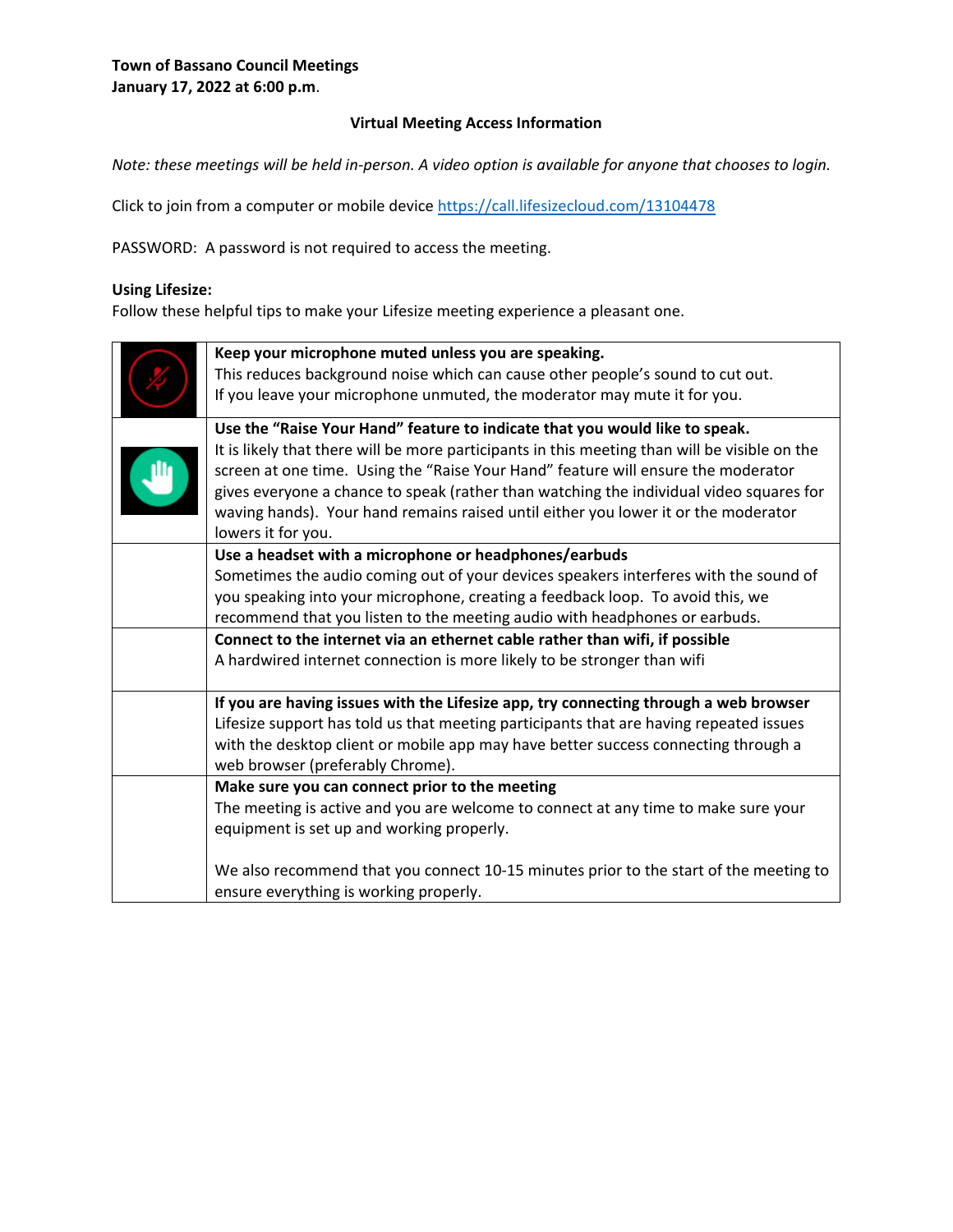#### **Joining a meeting from the desktop client or app**

Meeting link:<https://call.lifesizecloud.com/13104478>

Clicking the link will launch the desktop client or app. If you do not have the desktop client or app installed, you will be prompted to install it.

Check your audio/video settings and join the meeting. If you are successful, you will see a screen similar to this one.

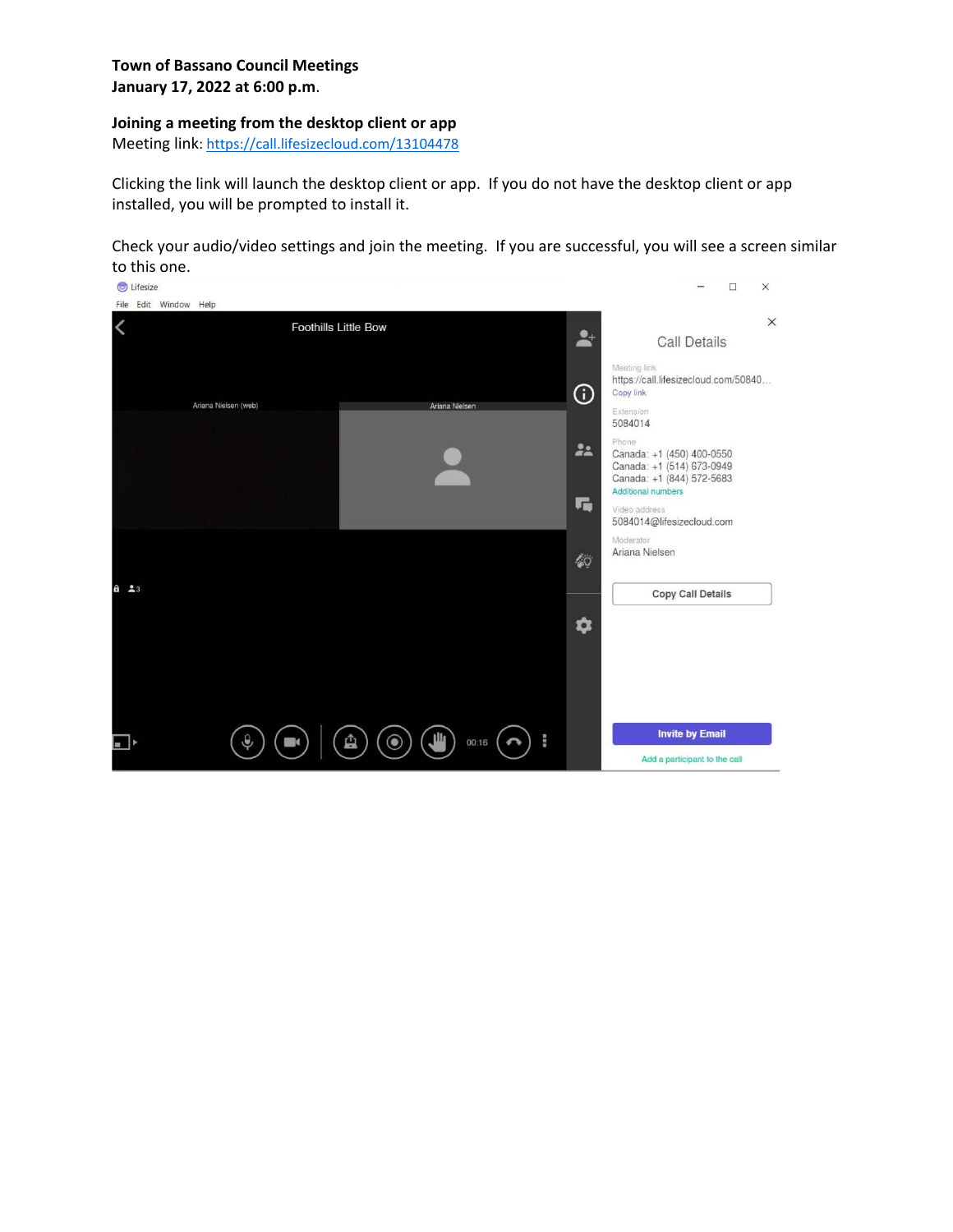## **Town of Bassano Council Meetings January 17, 2022 at 6:00 p.m**.

# **Lifesize Controls**

There are a set of buttons across the bottom that you can use during the meeting. Here are descriptions of the ones that you will most likely be using.

| <b>Microphone Controls</b><br>Click this button to toggle your microphone off and on.<br>Please keep your microphone off unless you are speaking.<br>A moderator can also mute your microphones.<br><b>Camera Controls</b><br>Click this button to toggle your camera off and on.                                                                                                                                                                                                                                                |
|----------------------------------------------------------------------------------------------------------------------------------------------------------------------------------------------------------------------------------------------------------------------------------------------------------------------------------------------------------------------------------------------------------------------------------------------------------------------------------------------------------------------------------|
| <b>Share Screen</b><br>Click this button to start sharing your screen. Click it again to turn<br>screen sharing off.                                                                                                                                                                                                                                                                                                                                                                                                             |
| <b>Raise Your Hand</b><br>Click this button to indicate to the meeting moderator that you<br>would like to speak. If your hand is raised, the button will turn<br>green. Other meeting participants will get a notification and an icon<br>will appear by your name in the list of participants.<br>Participants (2)<br>1 raised hand<br>All<br>⋓<br>0 unmuted<br>Ariana Nielsen<br>Ariana Nielsen (web)<br>Moderators:<br>Ariana Nielsen<br>Click the button again to lower your hand.<br>A moderator can also lower all hands. |
| Leave<br>Click this button when you are ready to leave the meeting.                                                                                                                                                                                                                                                                                                                                                                                                                                                              |